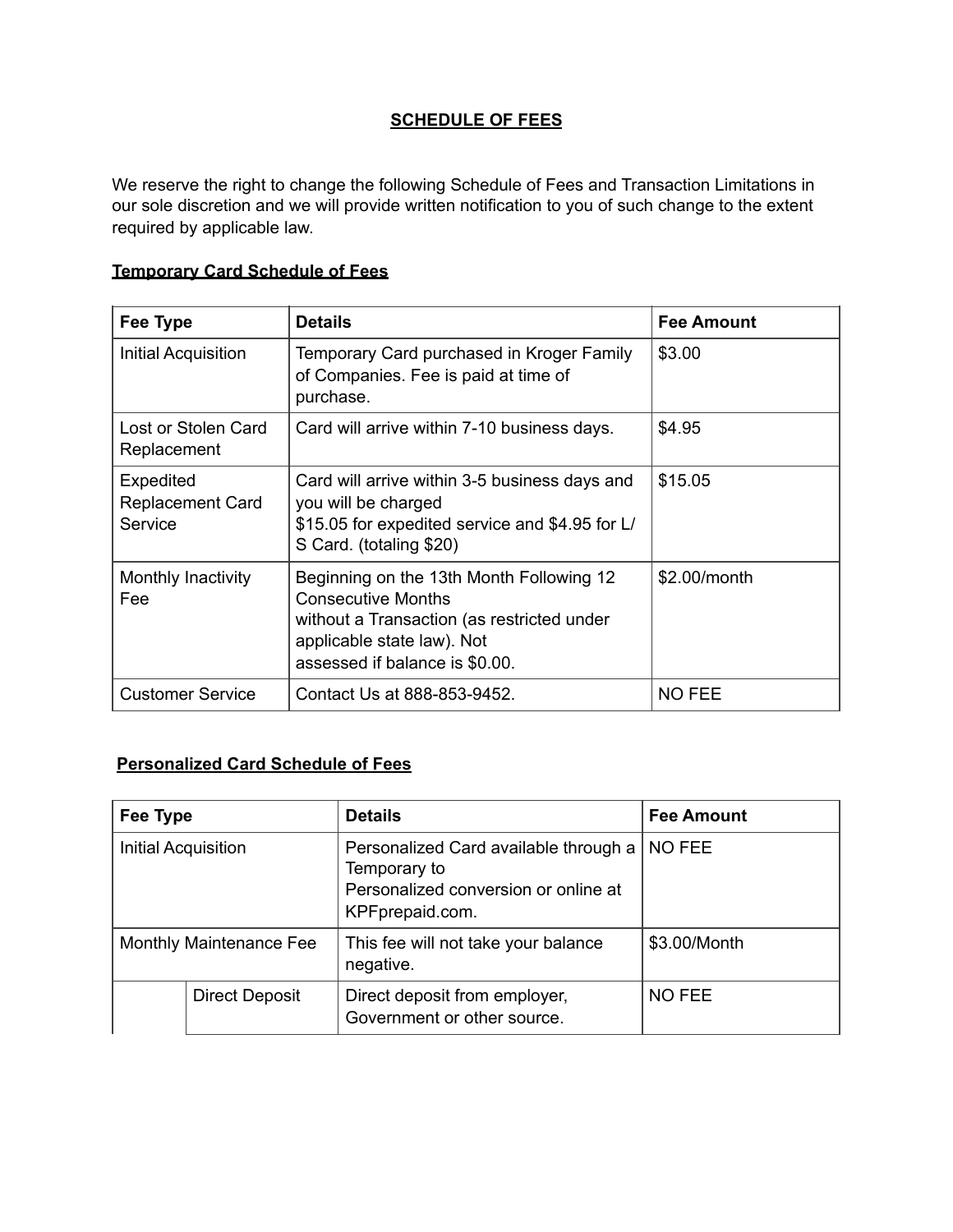| Add<br>Money | Swipe Reload<br>(Cash Reload)                                                                                                    | Swipe reloads at participating Kroger<br>Family of<br>Companies. Fee is paid at the time of<br>swipe.                                                                                                               | \$3.00                |
|--------------|----------------------------------------------------------------------------------------------------------------------------------|---------------------------------------------------------------------------------------------------------------------------------------------------------------------------------------------------------------------|-----------------------|
|              | <b>Third Party</b><br>Reload (includes<br>but is not<br>limited to Visa <sup>®</sup><br>Readylink and<br>Mastercard®<br>Repower) | Loads at participating retailers. No fee<br>is assessed by U.S.<br>Bank.                                                                                                                                            | Varies by<br>Retailer |
|              | Card to Card<br><b>Transfer</b>                                                                                                  | Transfer to/from another Personalized<br>Card.                                                                                                                                                                      | <b>NO FEE</b>         |
|              | ReCharge Card™                                                                                                                   | Performed as a Card to Card transfer.<br>Fee is paid at time<br>of purchase.                                                                                                                                        | \$3.00                |
| Get<br>Cash  | <b>ATM Withdrawal</b><br>- In Network                                                                                            | "In Network" refers to MoneyPass®<br>and Allpoint™ branded<br>ATMs.                                                                                                                                                 | <b>NO FEE</b>         |
|              | <b>ATM Withdrawal</b><br>- Out of Network                                                                                        | "Out of Network" refers to all the ATMs<br>outside of the<br>MoneyPass® and Allpoint™ branded<br>ATMs. You may be<br>charged an additional fee by the ATM<br>operator even if you<br>do not complete a transaction. | \$2.00                |
|              | <b>ATM Withdrawal</b><br>- International                                                                                         | "International" refers to all foreign<br>ATMs. You may also be<br>charged a fee by the ATM operator<br>even if you do not<br>complete a transaction.                                                                | \$2.50                |
|              | Cash Back at<br>Point of Sale                                                                                                    | Get cash back at participating<br>retailers.                                                                                                                                                                        | <b>NO FEE</b>         |
|              | <b>Teller Cash</b><br>Withdrawal                                                                                                 | Get cash back at a Financial<br>Institution that accepts Visa<br>or Mastercard Prepaid Debit Cards.                                                                                                                 | <b>NO FEE</b>         |
|              | In the U.S.                                                                                                                      | Purchase transaction with signature<br>or PIN.                                                                                                                                                                      | <b>NO FEE</b>         |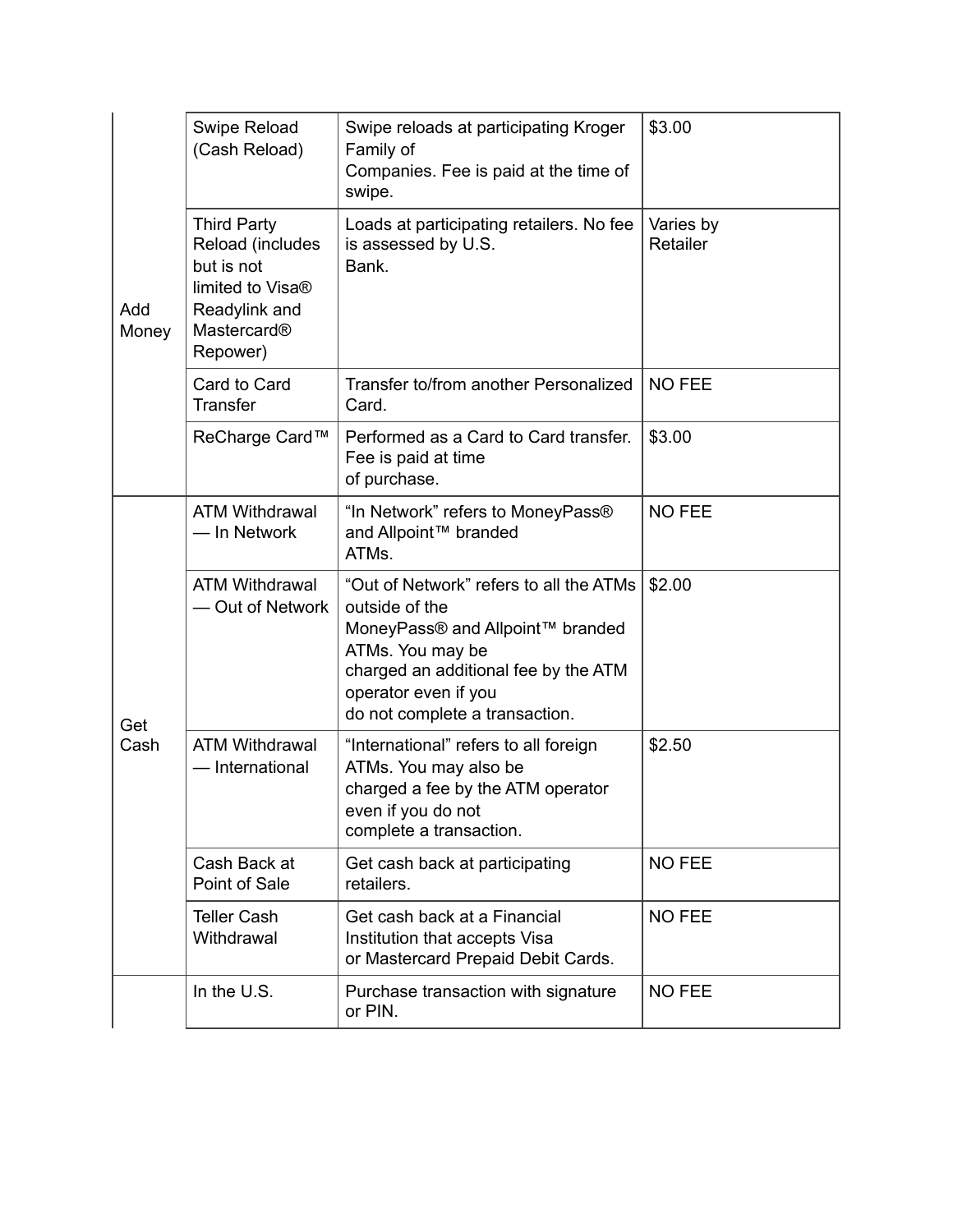| Spend<br>Money                 | Foreign<br><b>Transaction Fee</b><br>(See Section<br>(22) | Percent of the transaction amount for<br>each purchase or<br>ATM transaction at foreign merchants<br>or ATMs. Fee is<br>assessed even if there is no currency<br>conversion.                                                       | 1%               |
|--------------------------------|-----------------------------------------------------------|------------------------------------------------------------------------------------------------------------------------------------------------------------------------------------------------------------------------------------|------------------|
| Get<br>Info on<br>Your<br>Card | <b>Customer Service</b>                                   | Contact Us at 888-853-9480.                                                                                                                                                                                                        | <b>NO FEE</b>    |
|                                | <b>ATM Balance</b><br>Inquiry $-$ In<br><b>Network</b>    | "In Network" refers to MoneyPass®<br>and Allpoint™ branded<br>ATMs.                                                                                                                                                                | <b>NO FEE</b>    |
|                                | <b>ATM Balance</b><br>Inquiry — Other/<br>International   | Refers to all the ATMs outside of the<br>MoneyPass and Allpoint branded ATM<br>networks including international ATMs.<br>You may be charged an additional fee<br>by the ATM operator even if you do<br>not complete a transaction. | \$1.00           |
|                                | Online<br><b>Statements</b>                               | <b>Online Statements Statements</b><br>available at KPFprepaid.com.                                                                                                                                                                | <b>NO FEE</b>    |
|                                | 2-Way Text<br>Message Balance<br><b>Inquiry</b>           | Standard messaging charges apply<br>through your mobile<br>carrier and message frequency<br>depends on account<br>settings.                                                                                                        | <b>NO FEE</b>    |
|                                | <b>Email or Text</b><br>Message Alert                     | Standard messaging charges apply<br>through your mobile<br>carrier and message frequency<br>depends on account<br>settings.                                                                                                        | <b>NO FEE</b>    |
|                                | <b>Paper Statements</b>                                   | Order paper statements by calling<br>888-853-9480.                                                                                                                                                                                 | \$1.00/Statement |
| Other<br>Fees                  | Lost or Stolen<br>Card<br>Replacement                     | Card will arrive within 7-10 business<br>days.                                                                                                                                                                                     | \$4.95           |
|                                | Expedited<br>Replacement<br><b>Card Service</b>           | Card will arrive within 3-5 business<br>days and you will be<br>charged \$15.05 for expedited service<br>and \$4.95 for L/S<br>Card (totaling \$20).                                                                               | \$15.05          |
|                                | <b>Account Closure</b><br>Check<br><b>Disbursement</b>    | In the event of legitimate account<br>closure, we will issue<br>remaining balance via check.                                                                                                                                       | <b>NO FEE</b>    |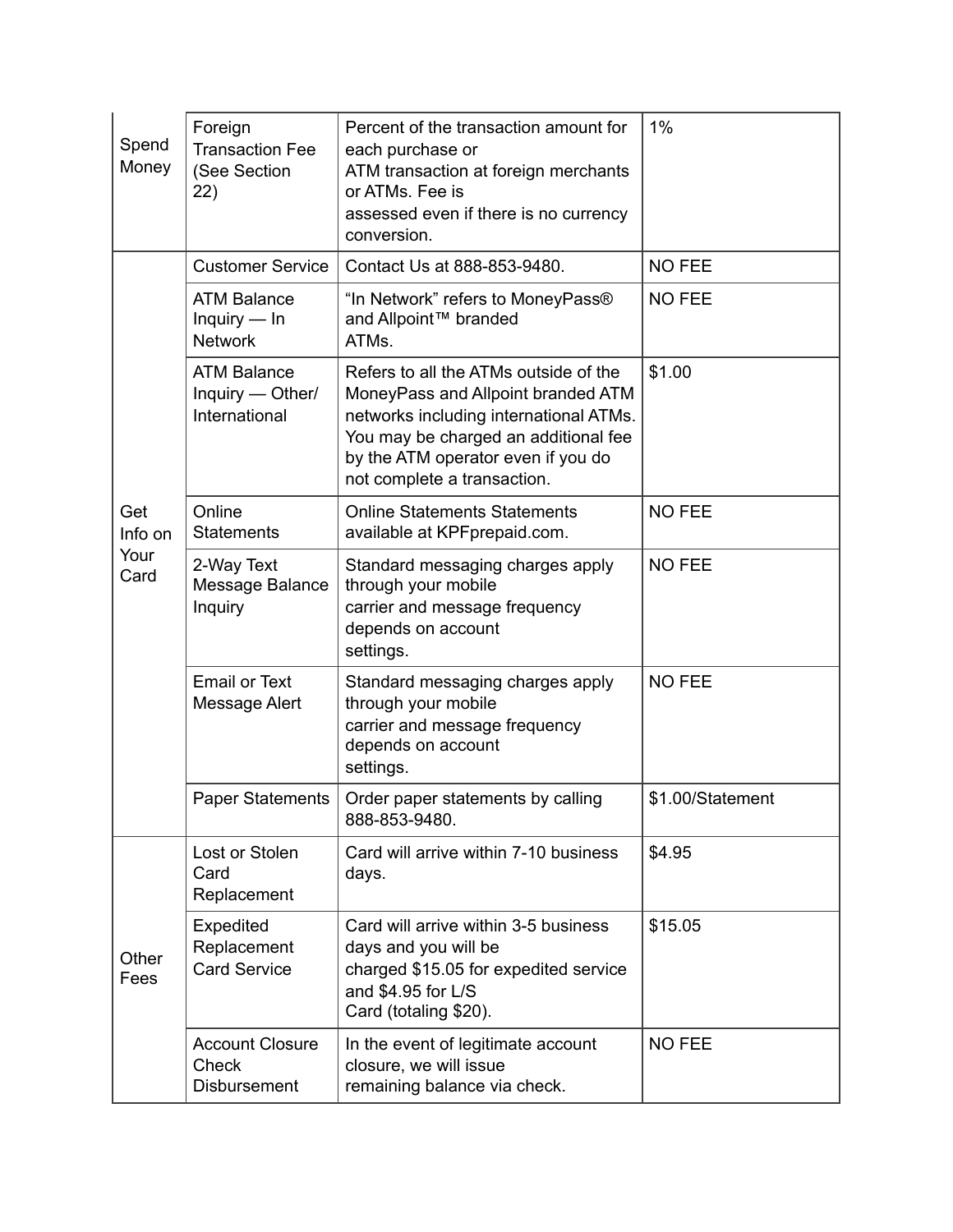## **Transaction Limitations**

The number and amount of individual credit and debits may never exceed the daily and monthly credit or debit limits. We may refuse to authorize a Card transaction if: (a) it would exceed the amount available for your use; (b) the card is reported lost or stolen; (c) we believe the card is counterfeit. Any load transaction that exceeds the Card maximum will be rejected or returned to the funder. For security reasons, there may be additional limits on the amount, number or type of transactions you can make using the Card. A day is a rolling 24 hour period.

Your **Maximum Balance** at any point in time is **\$10,000**

Your **Maximum Daily Load Limit** is **\$5,000** and **10 transactions** for your **Personalized Card**  Your **Minimum Load Limit** for the **Temporary Card** is **\$10** with a **Maximum Load Limit** of **\$500**

There are several ways you can load your Personalized Card. The following limits will apply:

|                                                                                          | <b>Maximum Amount</b> | <b>Maximum Transaction Count</b> |
|------------------------------------------------------------------------------------------|-----------------------|----------------------------------|
| Direct Deposit                                                                           | \$5,000 per day       | 5 per day                        |
| \$1,000 per day                                                                          | \$1,000 per day       | 3 per day                        |
| Card to Card<br>(includes)<br>ReCharge™ Card)                                            | \$5,000 per day       | 2 per day                        |
| ReCharge™ Card<br>(Card to Card)                                                         | \$1,000 per day       | 2 per day                        |
| <b>Participating Reload</b><br>Networks (Reload<br>Networks may have<br>lower limits)    | \$1,000 per day       | 3 per day                        |
| Point of Sale Return                                                                     | \$5,000 per day       | 4 per day                        |
| Your Maximum Daily Dobit Limit is \$5,000 and 20 transactions per day and includes point |                       |                                  |

Your **Maximum Daily Debit Limit** is **\$5,000** and **20 transactions** per day and includes point of sale purchases, ATM Withdrawal, teller cash withdrawal, and card to card transfers. When you use your card anywhere Visa or Mastercard for purchases, the following limits will apply: